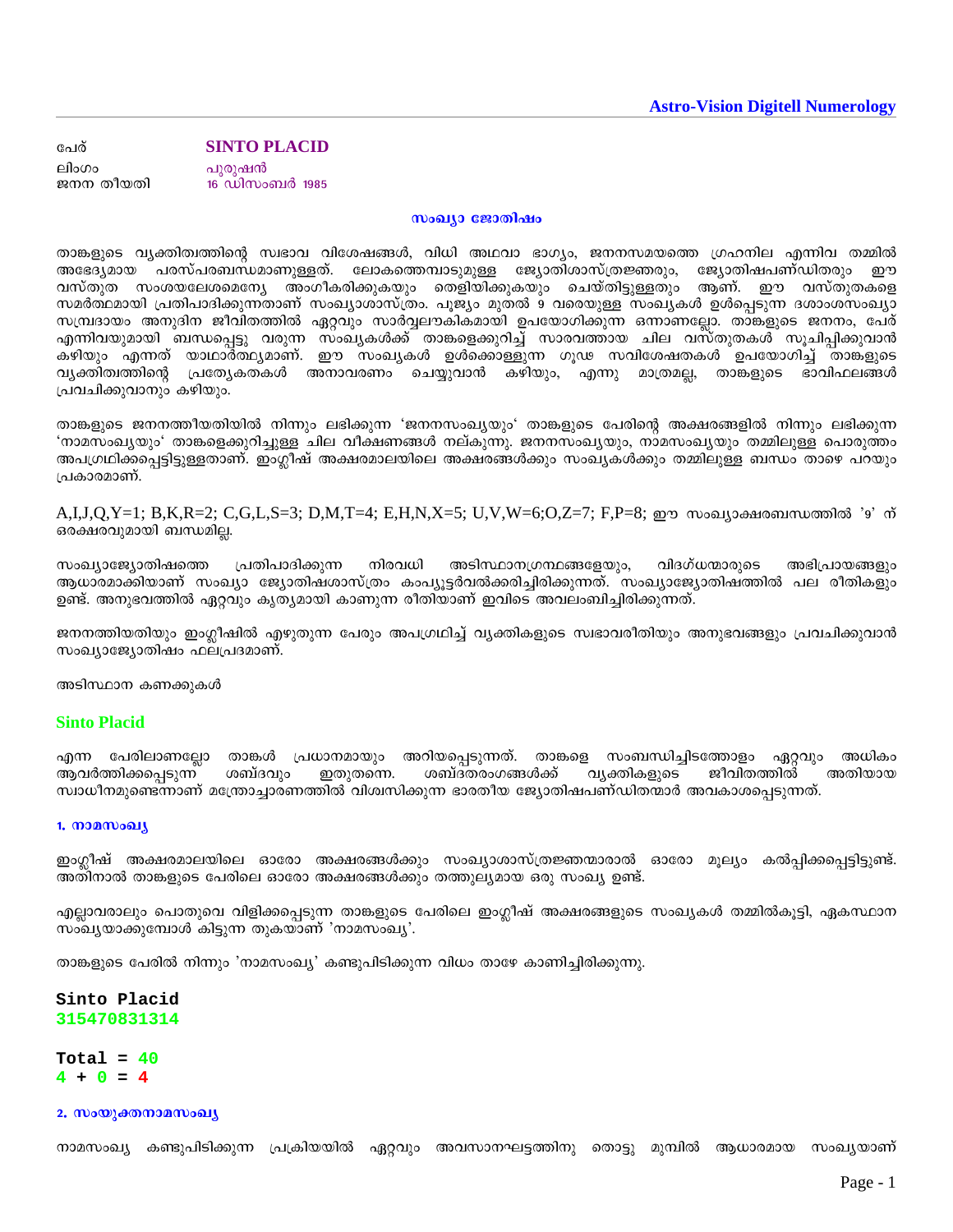'സംയുക്തനാമസംഖ്യ'. മിക്കവാറും ഇത് ഇരട്ടസംഖ്യയോ, ചിലപ്പോൾ മൂന്നു സ്ഥാനമുള്ളതോ ആവാം.

# Sinto Placid 315470831314

## Total =  $40$

#### 3. **200 moonly**

താങ്കൾ ജനിച്ച തീയതി മാത്രം ഏകസ്ഥാനസംഖ്യ ആക്കി എടുക്കുന്നതാണ് ജന്മസംഖ്യ. മാസവും, വർഷവും ഇതിൽ കണക്കാക്കാറില്ല. സംഖ്യാജോതിഷത്തിൽ ജന്മനക്ഷത്രത്തിന് പ്രസക്തിയില്ലെന്ന് ഓർമ്മിക്കണം. ജനിച്ച തീയതിയെ മാത്രം ആധാരമാക്കി നിർണ്ണയിക്കുന്ന ജന്മസംഖ്യയ്ക്കാണ് പ്രാധാന്യം.

## $1 + 6 = 7$

#### $4.$  വിധിസംഖ്യ

ജനിച്ച തീയതി, മാസം, വർഷം എന്നിവയുടെ അക്കങ്ങൾ തമ്മിൽ കൂട്ടി, ഏകസ്ഥാന സംഖ്യയാക്കുമ്പോൾ കിട്ടുന്ന സംഖ്യയാണ് 'വിധിസംഖ്യ'. താങ്കളുടെ വിധിസംഖ്യ കണക്കാക്കുന്നതു നോക്കുക.

 $1 + 6 + 1 + 2 + 1 + 9 + 8 + 5 = 33$  $3 + 3 = 6$ 

#### 5. സംയുക്തവിധിസംഖ്യ

വിധിസംഖ്യ കണക്കുകൂട്ടുമ്പോൾ ഏറ്റവും അവസാനത്തേതിനു തൊട്ടുമുൻപ് കിട്ടുന്ന ആധാരസംഖ്യയാണ് 'സംയുക്തവിധിസംഖ്യ'. ഇത് 2 അക്കമുള്ളതോ, ചിലപ്പോൾ മൂന്ന് അക്കം ഉള്ളതോ ആവാം.

#### $1+6+1+2+1+9+8+5=33$

#### ജന്മസംഖ്യയും ഗ്രഹവും

സൂര്യഗോളത്തോടു ബന്ധപ്പെട്ട് 9 ഗ്രഹങ്ങളാണ് പ്രധാനമായും ശ്രദ്ധിക്കപ്പെടുന്നത്. അതുപോലെതന്നെ എല്ലാ കണക്കുകളുടെയും ആധാരം 9 അക്കങ്ങൾ മാത്രമാണ്. മറ്റു സംഖ്യകൾ ഇവയുടെ വെറും ആവർത്തനങ്ങളോ, പെരുക്കങ്ങളോ മാത്രമാണല്ലോ. ഓരോ മൂല അക്കത്തിനും ഓരോ ഗ്രഹങ്ങൾ പ്രാചീനകാലം മുതലേ വിവിധ രാജ്യങ്ങളിലുള്ള ശാസ്ത്രജ്ഞന്മാർ കൽപ്പിച്ചിട്ടുണ്ട്.

സംഖ്യാശാസ്ത്രത്തിന്റെ അടിസ്ഥാനം അക്കങ്ങളുടെ ഗഹനവും എന്നാൽ ദുർഗ്രാഹ്യവുമായ ചലനാത്മകതയെ ബാധിക്കുന്ന തത്ത്വങ്ങളാണ്. താങ്കളുടെ ജനനത്തീയതിയെ ഏകസംഖ്യയായി രൂപാന്തരപ്പെടുത്തുന്നതാണല്ലോ ജന്മസംഖ്യ. ഈ സംഖ്യ ഏതെങ്കിലും ഒരു ഗ്രഹത്തെ പ്രതിനിധാനം ചെയ്യുന്നതായിരിക്കും. താങ്കൾക്കും, താങ്കളുടെ ജന്മസംഖ്യയോടു ബന്ധപ്പെട്ട ശ്രഹത്തിനും ഒരേ ചലനാത്മകതയാണ്. ഇത് ജീവിതകാലം മുഴുവൻ നിലനിൽക്കുകയും ചെയ്യും.

താങ്കളുടെ ജന്മസംഖ്യ 7 ആകുന്നു.

നെപ്ട്യൂണിന്റെ സ്ഥാനമാണ് 7ന് പാശ്ചാത്യ ശാസ്ത്രജ്ഞൻമാർ കൽപ്പിച്ചിരിക്കുന്നത്. ഇന്ത്യൻ ജ്യോതിഷ പണ്ഡിതൻമാർ നൽകിയിരിക്കുന്നത് കേതുവിന്റെ സ്ഥാനവും. രണ്ടു പദ്ധതികളിലും ചന്ദ്രന്റെ ചിഹ്നമാണ് പ്രസ്തുത സംഖ്യക്കു കൊടുത്തിരിക്കുന്നത്.

താങ്കൾ പൊതുവെ സ്വതന്ത്രചിന്താഗതിക്കാരനും, ദൃഢനിശ്ചയമുള്ളവനുമാണ്. അത് താങ്കളുടെ എടുത്തുപറയേണ്ടതായ പ്രത്യേകത തന്നെ. ചുറ്റുപാടുകൾക്കും, പരിതസ്ഥിതികൾക്കും വ്യത്യാസം വരുന്നതിൽ സന്തോഷമുള്ളവനാണ്. അതുകൊണ്ടു തന്നെ യാത്രകൾ വളരെ ഇഷ്ടപ്പെടും. പലപ്പോഴും അക്ഷമനായി കാണപ്പെട്ടേക്കാം. ദൂരദേശ വാസത്തിനായി പണം ചിലവഴിക്കുവാൻ മടിക്കുകയില്ല. ഭൂമിയെക്കുറിച്ചും, അതിൽ വസിക്കുന്നവരെക്കുറിച്ചും വിശദമായി പഠിക്കുവാൻ തൽപരനാണ്.

ഒരു നല്ല എഴുത്തുകാരനോ, പെയിന്ററോ, കവിയോ ആയിത്തീരുവാൻ കഴിയും. തന്റേതായ ഒരു ചിന്താഗതിയും, തത്ത്വശാസ്ത്രവും മെനഞ്ഞെടുക്കും. തന്റെ സാമ്പത്തിക നേട്ടത്തെക്കുറിച്ച് അനാവശ്യമായി ചിന്തിച്ച് മനസ്സുപുണ്ണാക്കുകയില്ല. സ്വന്തം ബുദ്ധിവൈഭവത്തിന്റെ അടിസ്ഥാനത്തിൽ ധനികനാകുവാൻ ന്യായം കാണുന്നു. ആതുരസേവനത്തിനുവേണ്ടി നല്ലൊരു പങ്ക് ചിലവിടും. ജീവിതത്തിൽ സുദൃഢമായ ബന്ധങ്ങൾ സ്ഥാപിക്കണമെന്ന് ആഗ്രഹിക്കും, അതിനുവേണ്ടി ശ്രമിക്കുകയും ചെയ്യും. ഇതിന്റെ ഫലമായി, താരതമ്യേന നേരത്തേതന്നെ വിവാഹിതനായിത്തീരുകയും ചെയ്യാം.

ബിസിനസ്സിന്റെ നടത്തിപ്പിനെക്കുറിച്ച് സ്വതന്ത്രമായ ചില അഭിപ്രായങ്ങൾ ഉണ്ടായിരിക്കും. പക്ഷേ അവ നടപ്പിൽവരുത്തുവാൻ പ്രാപ്തനായിരിക്കുകയും വേണം. കയറ്റിറക്കു പ്രവർത്തനങ്ങൾ താങ്കൾക്കു യോജിച്ചതായി കണ്ടെത്താം. അത്തീയ കാരൃങ്ങളെക്കുറിച്ചും, മതസിദ്ധാന്തങ്ങളെക്കുറിച്ചും തനതായ ഒരു കാഴ്ചപ്പാട് ഉള്ളവനായിരിക്കും. മറ്റുള്ളവർ ചെയ്യുന്നത്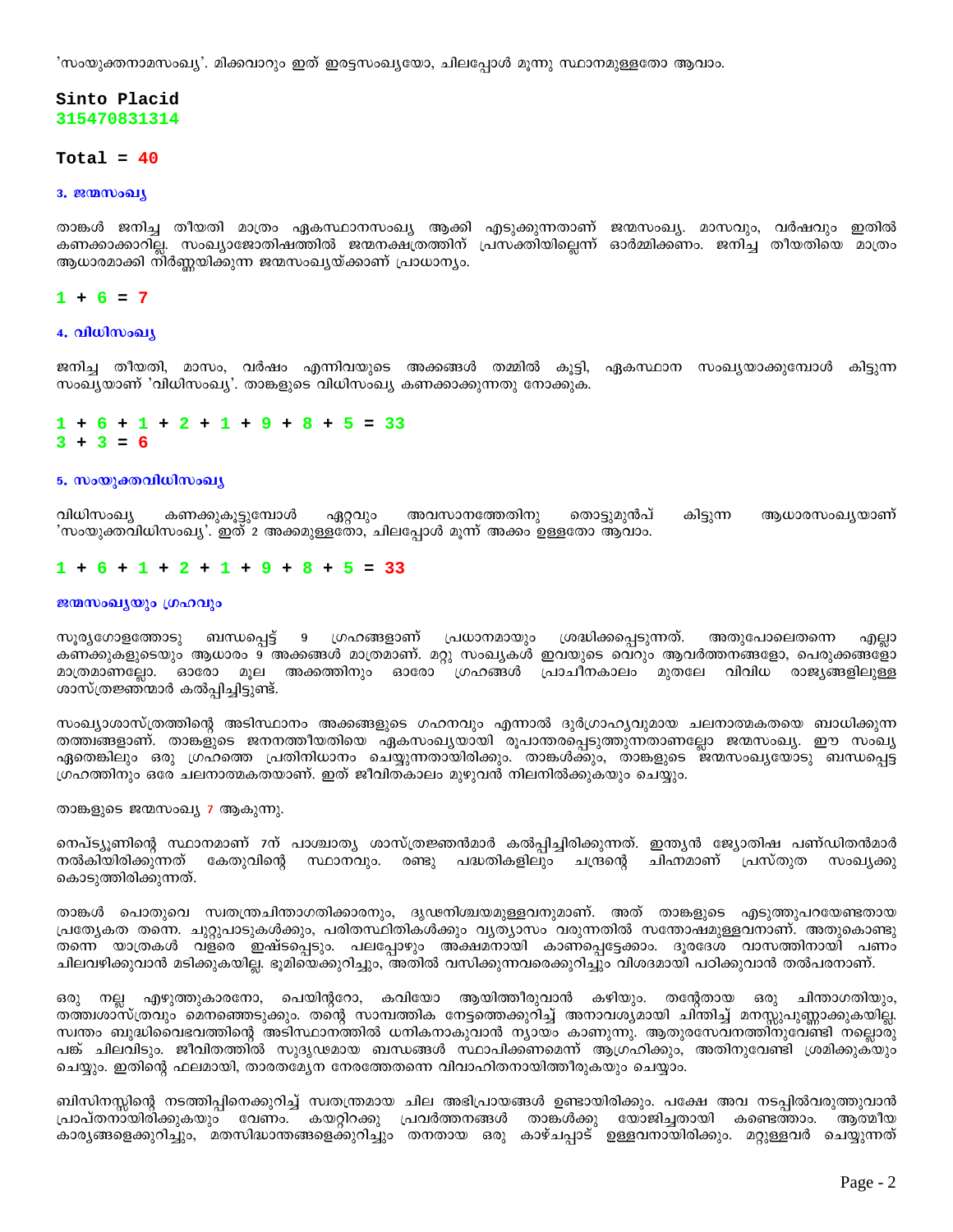കണ്ണുംപൂട്ടി അതേപടി അനുകരിക്കുന്നവനായിരിക്കുകയില്ല. പ്രത്യേക തരത്തിൽ മാനസിക ശക്തി ഉള്ളതായി അനുഭവപ്പെടും. താങ്കളുടെ വ്യക്തിത്വം സൃഷ്ടിക്കുന്ന കാന്ത വലയത്തിൽ, സഹപ്രവർത്തകർ ആകൃഷ്ടരാകും.

#### ജന്മസംഖ്യയും നാമസംഖ്യയും.

നാമസംഖ്യയേയും ജന്മസംഖ്യയേയും അടിസ്ഥാനമാക്കിയുള്ള, താങ്കളുടെ ജീവിതത്തിലും, സ്വഭാവരീതിയിലുമുള്ള ഫലങ്ങൾ ആദ്യമായി വിശകലനം ചെയ്യാം.

നാമസംഖ്യയും, ജന്മസംഖ്യയും തമ്മിൽ പൊരുത്തം ഉണ്ടായിരിക്കേണ്ടത് വളരെ ആവശ്യമാണ്. മൊത്തത്തിൽ പറഞ്ഞാൽ താങ്കളുടെ ജീവിതവുമായി ബന്ധപ്പെടുന്ന എല്ലാസംഖ്യകൾക്കും ഒന്നിനോട് ഒന്ന് അനുഭാവവും, സുദൃഢബന്ധവും ഉണ്ടായിരിക്കണമെന്നതാണ് സംഖ്യാശാസ്ത്ര തത്വം.

താങ്കളുടെ ജന്മസംഖ്യയും, നാമസംഖ്യയുമായി പൊരുത്തം കാണുന്നില്ല.

ഓരോ വ്യക്തിയുടേയും ജന്മസംഖ്യ നിശ്ചിതമാണ്. കാരണം, ജനനത്തീയതി മാറ്റാൻ നിർവ്വാഹമില്ലല്ലോ. പക്ഷേ നാമസംഖ്യ മാറ്റി എട്ടുക്കാവുന്നതാണ്. സൗക്രൃാർത്ഥം പേര് പൂർണമായോ, ഭാഗികമായോ മാറ്റുകയോ,് അ്ക്ഷരങ്ങളിൽ ചെറിയ ഭേദഗതികൾ വരുത്തുകയോ ആവാം. ഇപ്രകാരം ജന്മസംഖ്യയും, നാമസംഖ്യയും തമ്മിലുള്ള പൊരുത്തം വർധിപ്പിച്ചെടുക്കുവാൻ കഴിയും. താങ്കളുടെ വിജയസാദ്ധ്യതകൾ മെച്ചപ്പെടുത്തുന്നതിനും, പ്രവൃത്തിമണ്ഡലം കൂടുതൽ ഫലപ്രദ്മാക്കുന്നതിനും ഇതുവഴി സാധിക്കും. സംഖ്യാശാസ്ത്രാനുശാസന പ്രകാരം വിജയം കൈവരിച്ച പലരുടെയും അനുഭവം ഇതാണ്.

ആസ്ട്രോവിഷൻ ഡിജിറ്റൽ പ്രോഗ്രാം വീക്ഷിച്ചാൽ താങ്കളുടെ നാമസംഖ്യയും, ജന്മസംഖ്യയും തമ്മിലുള്ള പൊരുത്തം എളുപ്പം കണ്ടെത്താം. ആവശ്യമായ പരിവർത്തനങ്ങൾ പേരിൽ വരുത്തിയശേഷം പ്രതീക്ഷിച്ചത്ര പൊരുത്തം നേടിയോ എന്നും മനസ്സിലാക്കാവുന്നതാണ്.

നിങ്ങളുടെ പേര് S എന്ന അക്ഷരത്തിൽ തുടങ്ങുന്നതിനാൽ, താങ്കളുടെ ജീവിതത്തിൽ ഇത് പ്രതിഫലിക്കും .

സ്ഥായിയായ സ്നേഹബന്ധം സ്ഥാപിക്കുവാൻ തക്ക അസാധാരണ പ്രാപ്തി ഉണ്ടായിരിക്കും. അതുകൊണ്ട് ഇഷ്ടപ്പെടുന്നവരുടെ മനസ്സിനുള്ളിൽ പ്രവേശിക്കുവാനും, ഹൃദയത്തിൽ സ്ഥാനം പിടിക്കുവാനും സാധിക്കും. ചില ആളുകളെ സ്നേഹി്ക്കുക മാത്രമല്ല ബ്ഹുമാനിക്കുകയും ആരാധിക്കുക പോലും ചെയ്തെന്നിരിക്കും. സ്നേഹക്കുറവോ, വിശ്വാസക്കുറവോ ആരിൽനിന്നെങ്കിലും അനുഭവപ്പെട്ടാൽ അതു പൊറുക്കുകയില്ല. സന്തുഷ്ടമായ ഒരു ജീവിതം ഇഷ്ടപ്പെടും.

ജന്മസംഖ്യ 7 ആണ്. അതോടൊപ്പം O എന്ന അക്ഷരം പേരിൽ കാണുന്നതിൽ നിന്നും അനുമാനിക്കേണ്ടത് താങ്കൾ പുതുമയുള്ള ആശയങ്ങൾ ഉൾക്കൊള്ളാൻ കഴിവുള്ള യുവാവായിത്തീരും എന്നാണ്. അതുകൊണ്ട് അസാധാരണ ശക്തിയുള്ള പുരുഷൻ എന്ന നിലയിൽ പല നേട്ടങ്ങളും സുഖാനുഭവങ്ങളും ഉണ്ടാകാതെ നിർവ്വാഹമില്ല. വേദാന്തപ്രിയനാണ്. നിഷ്പ്രയാസം കാര്യങ്ങൾ നേടി എടുക്കുകയും ചെയ്യും. നല്ല മനഃശക്തിയും വാക്ചാതുര്യവും ഉള്ളവനായിരിക്കും. എങ്കിലും അതീവതാൽപരൃങ്ങൾക്കോ, തീവ്രവികാരങ്ങൾക്കോ് അടിമപ്പെടാത്തവൻ ആയി നിൽക്കേണ്ടത് ആവശ്യമാണ്. ലൗകിക ജീവിതത്തിൽ വലിയ താൽപ്പര്യമില്ലാത്തവനായിട്ടായിരിക്കും ആനിയപ്പെടുന്നത്. ആലോചനപ്രിയനാണ്. വിധിക്ക് സ്വയം അടിമപ്പെടാനുള്ള വാസന കാണുന്നു. അതുകൊണ്ട് വൃക്തമായ ഒരു ്ജീവിത ലക്ഷ്യമില്ലാത്തവനാണെന്ന് ഭാര്യ പോലും കുറ്റപെടുത്താം. ധാരാളം സ്ത്രീപുരുഷന്മാരോട് അടുത്ത് ഇടപഴകുമെങ്കിലും, ആരോടും ഒന്നും ഹൃദയം തുറന്നു സംസാരിക്കുകയില്ല. നിങ്ങളുടെ മനഃശക്തി പൂർണ്ണത പ്രാപിക്കുന്നത് രാത്രി കാലങ്ങളിലാണെന്ന് പറയുന്നതിൽ തെറ്റുണ്ടാവുകയില്ല്. ഈ അക്ഷരത്തിന്റെ ധനി ഓങ്കാരത്തിൽ ലയിച്ചു നില്ക്കുന്നതു കൊണ്ട് എല്ലാക്കാര്യങ്ങളിലും വിജയസാദ്ധ്യതയുള്ള പുരുഷനാണെന്ന് നിസ്സംശയമാണ്.

താങ്കളുടെ ജന്മസംഖ്യ 7 ആണ്. ഈ സംഖ്യയുടെ ഗ്രഹം കേതുവാണ്. അതുകൊണ്ട് യോഗനിഷ്ഠയിലും, മന്ത്രത്രങ്ങളിലും വിശ്വാസയോഗ്യനുമാണെന്ന് താൽപര്യമുള്ളവനാവാം. താങ്കൾ ശുദ്ധാത്മാവും, ആദ്യനോട്ടത്തിൽത്തന്നെ ആർക്കും ബോദ്ധ്യപ്പെടും. മൊത്തത്തിൽ വശ്യതയുള്ളവനായിരിക്കും. എളിയ വേഷധാരണമാണെങ്കിൽപോലും, എടുത്തുപറയത്തക്ക ഒരു പ്രത്യേക രൂപഭംഗിയും അഴകും ഉണ്ടായിരിക്കും.

പുരുഷനായി തുക്കിമുറിച്ചു വളർന്നുവരും. അളന്നു നല്ല പൊക്കമുള്ള വാക്കുകൾ വളരെ ശ്രദ്ധയോടെ മാത്രം പ്രയോഗിക്കുന്നവനായിരിക്കും. ഏതുകാര്യത്തിലും തന്റേതായ സ്വന്തം അഭിപ്രായം നിലനിറുത്തുന്നവൻ എന്ന പേരുസമ്പാദിക്കും. ദേഷ്യക്കാരനാണ്. അതുകൊണ്ട് ഒരുപക്ഷേ ഉറ്റ സ്നേഹിതർ കുറഞ്ഞേക്കാം.

കലാ സേവനത്തിൽ തൽപരനാണ്. ബാലനായിരിക്കുമ്പോൾത്തന്നെ ജീവിത യാഥാർത്ഥ്യങ്ങളും, വിഷമതകളും രുചിച്ചറിയാൻ അവസരം ലഭിക്കും. രാഷ്ട്രീയത്തിൽ പ്രവേശിച്ചാൽ നിയന്ത്രണം വിട്ടുപോകാനും, തീവ്രവാദിയാവാനും സാദ്ധൃതകൾ കാണുന്നു. പക്ഷേ എങ്ങനെയെങ്കിലും ഉന്നതസ്ഥാനം കരസ്ഥമാക്കുകതന്നെ ചെയ്യും. എഴുത്തുകാരനോ, ചിത്രകാരനോ, കവിയോ ആയിത്തീരാം. സഞ്ചാര പ്രിയനാണ്. വിവധരീതിയിൽ അറിവു നേടുന്നതിൽ ഉൽസുകനായും കാണപ്പെടും.

കൂടാതെ സാഹസികപ്രിയനാണ്. അപ്രകാരം പേരു സമ്പാദിക്കുവാനും ഒരുക്കമാണ്. പക്ഷേ ഇത് സാമ്പത്തികനേട്ടം ലക്ഷ്യം വച്ചായിരിക്കുകയില്ല. പണം നേടുന്ന കാര്യം മാത്രം പരിഗണിച്ചാൽ വലിയ ഭാഗ്യവാനാണെന്ന് കരുതിക്കൂടാ. പക്ഷേ സന്തോഷകരമായി നല്ല കുടുംബജീവിതം നയിക്കുന്ന ആത്മാഭിമാനിയായ ഭർത്താവായിരിക്കും. ധനത്തേക്കാളേറെ സ്ത്രീയുടെ മാഹാത്മ്യത്തിന് പ്രാധാന്യം കൽപ്പിച്ചായിരിക്കും താങ്കൾ വിവാഹം നിശ്ചയിക്കുന്നതു തന്നെ.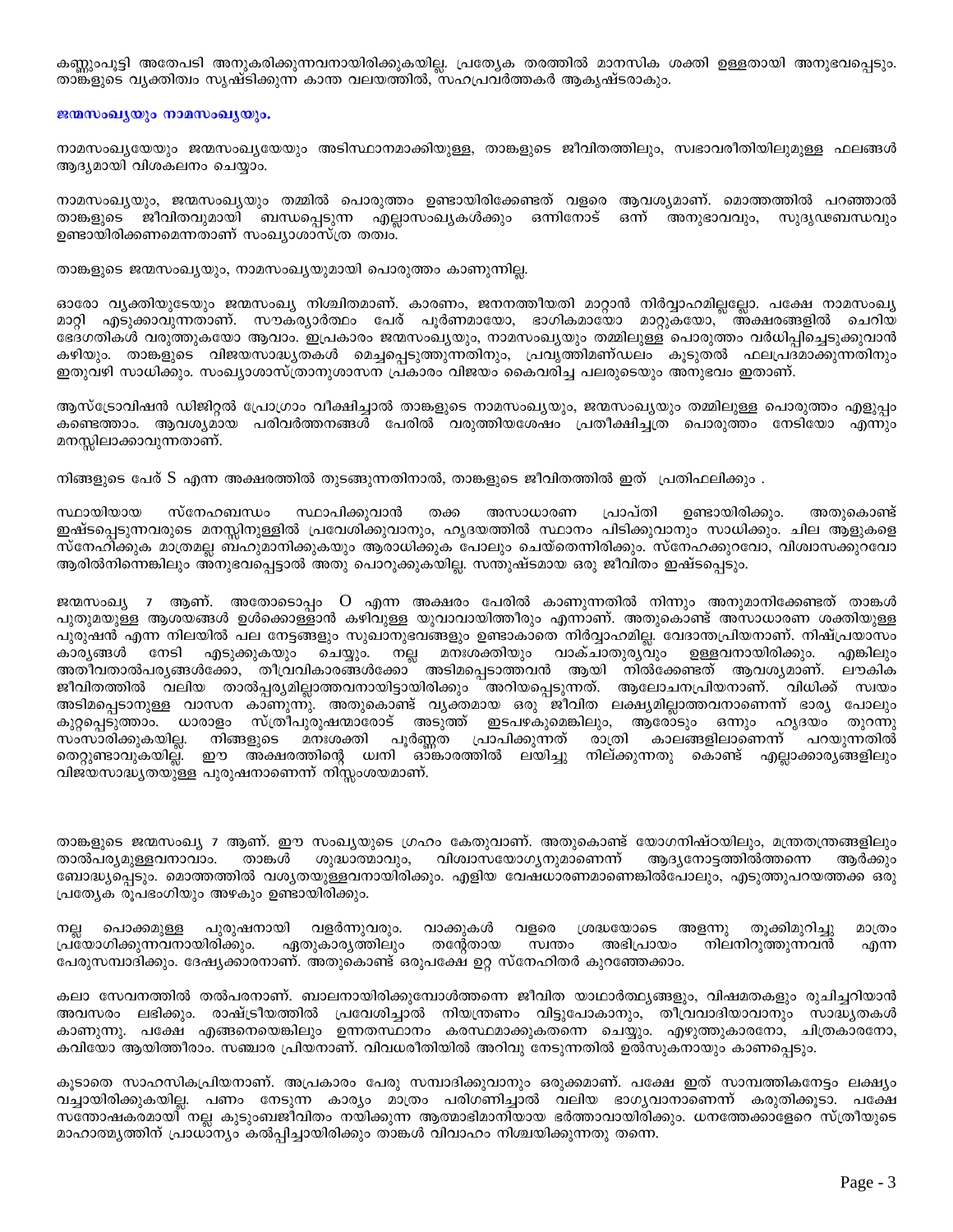പല വിപത്തുകളും അഭിമുഖീകരിക്കേണ്ടിവരും. ശരീരത്തിൽ മുറിവും, ചതവും ഉണ്ടാവാം. വീടിനുള്ളിൽ മിതവൃയം പാലിക്കുകയും, പുറത്ത് മറ്റുള്ളവരുടെ മുമ്പിൽ മോടിയിൽ നടക്കുകയും ചെയ്യും.

16ാം തീയതി ഭൂജാതനാവുകയാൽ, വരാൻ പോകുന്ന കാര്യങ്ങളെക്കുറിച്ച് വൃഥാ ചിന്തിച്ച് സമയം കളയുന്നവനായിരിക്കുകയില്ല. വരുന്നിടത്തുവച്ചു കാണാം എന്ന രീതിയിൽ ധൈര്യമായി മുമ്പോട്ടു പോകും. തന്റെ മനസ്സിലുള്ളതു മുഴുവൻ മറ്റുള്ളവരെ് അറിയിച്ചു കൊള്ളണമെന്നില്ല. പൂർവ്വിക സ്വത്തു ലഭിക്കുവാൻ സാദ്ധ്യതകൾ ഉണ്ട്. എങ്ങിനെയും പണം സമ്പാദിക്കണമെന്ന ആഗ്രഹക്കാരനായിരിക്കും. സ്വന്തമായി വീടും കൃഷിഭൂമിയും ഉണ്ടാവും. ബാലനായിരിക്കുമ്പോൾ തന്നെ അഭിനയത്തിലോ, സംഗീതത്തിലോ തന്റെ പ്രാവീണ്യം തെളിയിക്കും. ഭാര്യയെ തിരഞ്ഞെടുക്കുന്നതിനു മുമ്പ് വളരെ ആലോചിക്കുന്ന പ്രകൃതക്കാരനായിരിക്കും. കഴിയുന്നത്ര മറ്റുള്ളവർക്കുകൂടി സ്വീകാര്യമായ തീരുമാനങ്ങൾ കൈക്കൊള്ളാൻ ആഗ്രഹിക്കുന്ന പുരുഷനാണ് എന്നതാണ് പ്രധാന കാരണം.

## വിധിസംഖ്യയുടെയും സംയുക്ത വിധിസംഖ്യയുടെയും ഫലങ്ങൾ

വിധിസംഖ്യ കണക്കാക്കുമ്പോൾ താങ്കൾ ജനിച്ച മാസവും, വർഷവും കൂടെ കണക്കിലെടുക്കുന്നു. പക്ഷേ ജന്മസംഖ്യയുടെ കാര്യത്തിൽ ജനനത്തീയതി മാത്രമാണ് ആധാരമാക്കുന്നത്. 1 മുതൽ 9 വരെയുള്ള അടിസ്ഥാനവിധിസംഖ്യകൾ ബാഹ്യമായ അഥവാ ഭൗതികമായ വശങ്ങൾ സൂചിപ്പിക്കുന്നു. മറ്റുള്ളവരുടെ കണ്ണിൽ താങ്കൾ എപ്രകാരം കാണപ്പെടുന്നു എന്നാണ് വെളിപ്പെടുത്തുന്നത്. നിങ്ങളുടെ പ്രസ്തുത സംഖ്യകൾ ആന്തരീക അന്തസത്ത മനസ്സിലാക്കണമെങ്കിൽ സംയുക്ത വിധിസംഖ്യയാണ് വിശകലനം ചെയ്യേണ്ടത്. നിങ്ങളിൽ അന്തർലീനമായി കിടക്കുന്ന, അദൃശ്യമായ കഴിവുകളെയും സ്വാധീനശക്തികളെയും കണ്ടുപിടിക്കുവാൻ സംയുക്ത വിധിസംഖ്യ സഹായിക്കും. യഥാർത്ഥത്തിൽ നിങ്ങളുടെ വിധിയും ഭാവിയും ഈ സംയുക്ത വിധിസംഖ്യ ഉൾക്കൊള്ളുന്നു.

വിധിസംഖ്യ 6ഉം, സംയുക്തവിധിസംഖ്യ 33ഉം ആകുന്നു. സ്വയശക്തിയും, സ്വതന്ത്രനിലയുമുള്ള അക്കമാണ് 33. ഭാഗൃസൂചനകളാണ് ഉൾക്കൊള്ളുന്നത്. താങ്കളെ ആത്മാർത്ഥമായി സഹായിക്കുവാൻ മേലധികാരികൾ സന്മനസ്സു കാണിക്കും. വേണ്ടത്ര പ്രോത്സാഹനവും നൽകും. താങ്കൾ സമർപ്പിക്കുന്ന പരിപാടികൾക്കും നിർദ്ദേശങ്ങൾക്കും എളുപ്പത്തിൽ പിൻബലവും അംഗീകാരവും ലഭിക്കും എന്നത് ഒരു പ്രത്യേകത തന്നെ. പ്രേമ കാര്യങ്ങൾ സഫലമാകാനാണ് സാദ്ധ്യത. നല്ല മനഃശക്തിയുളളവൻ എന്നു പറയപ്പെടും. അതിനുപരി, നിഷ്കളങ്കൻ എന്നു കൂടെ വിളിക്കപ്പെടാം. സ്ഥതം അന്തസ്സിനും സ്ഥാനമാനത്തിനും യോജിച്ചവരോട് മാത്രമേ അടുത്തു പെരുമാറുകയുള്ളു. അല്ലാത്തപക്ഷം അകന്നു നിൽക്കും. ധനം സമ്പാദിക്കണമെന്ന ദുർമോഹം ഉള്ളവനായിരിക്കുകയില്ല. എന്തിനെങ്കിലും കുറവുണ്ടെങ്കിൽ അതിൽ വ്യസനിക്കുകയുമില്ല. യാത്രകൾ ധാരാളം വേണ്ടി വരും. കൂടാതെ വിദേശസഞ്ചാരയോഗവും കാണുന്നു. ആരോഗൃവാനായി കാണപ്പെടും. താങ്കളുടെ ജീവിതം പൂർണ്ണമായും നിയന്ത്രിതം തന്നെ. ഭാര്യയുമായുള്ള ജീവിതം മേൽക്കുമേൽ സന്തുഷ്ടകരം ആയിത്തീരും എന്നുറപ്പാക്കാം.

## സംയുക്ത നാമസംഖ്യാഫലങ്ങൾ

അക്ഷരങ്ങൾക്ക് അക്കങ്ങൾ ഉണ്ടെന്ന തത്വം ലോകത്താദ്യമായി അവതരിപ്പിച്ചത് ആർഷഭാരതത്തിലെ ഋഷീശ്വരന്മാരാണെങ്കിലും, അതു പ്രയോഗത്തിൽ കൊണ്ടുവന്ന് പ്രചാരം നൽകിയത് പാശ്ചാതൃരായ സംഖ്യാശാസ്ത്രജ്ഞന്മാർ ഇംഗ്ലീഷ് ഭാഷയിലൂടെ ആണ്. ഇതുകൊണ്ടാണ് ഇംഗ്ലീഷ് അക്ഷരങ്ങളുടെ പരൽസംഖ്യ കൂട്ടി നാമസംഖ്യ കണ്ടുപിടിക്കുന്നത്.

നാമസംഖ്യയും അതിനാധാരമായ സംയുക്തനാമസംഖ്യയും അടിസ്ഥാനപ്പെടുത്തി താങ്കളുടെ വ്യക്തിത്വവും ഭാവിയും പ്രവചിക്കാവുന്നതാണ്.

നാമസംഖ്യ 4ഉം സംയുക്തനാമസംഖ്യ 40ഉം ആയതിനാൽ, ഉന്നതസ്ഥാനങ്ങൾ അലങ്കരിക്കുവാൻ യോഗ്യനായിത്തീരും. പ്രസിദ്ധിയും സ്ഥാനമാനങ്ങളും അനുക്രമം വന്നെത്തും. തുടർന്ന് പണം നേടാനുള്ള വഴികൾ മുമ്പിൽ തെളിഞ്ഞുവരും. ഏതു സാഹസകൃത്യത്തിനും ഒരുക്കമുള്ളവനാണ്. വാർദ്ധകൃകാലം ശോചനീയമാകാതിരിക്കുവാൻ യുവാവായിരിക്കുമ്പോൾ നല്ല കാര്യങ്ങളിൽ മാത്രം ഏർപ്പെടുക. ഈ ലോകം തന്നെ മനസ്സിലാക്കിയിട്ടില്ലെന്നോ, ഉപേക്ഷിച്ചെന്നോ ഒക്കെ സ്വയം ആക്ഷേപ്ം പറയാൻ അവസരം കൊടുക്കരുത്.

40 എന്ന സംഖ്യയുടെ സ്വാധീനപ്രകാരം സ്വസ്ഥമായി ഒരു സ്ഥലത്ത് ഇരിക്കുവാൻ ആഗ്രഹിക്കും. ഏകാകിയായി കഴിയുന്ന സമയങ്ങളിൽ സന്തോഷം കണ്ടെത്തും. അതിനുവേണ്ടി ആരും വന്നു ശല്യപ്പെടുത്താത്ത സ്ഥലങ്ങൾ കണ്ടെത്തുകയും ചെയ്യും. ഭൗതികകാര്യങ്ങളെ മാത്രം ആസ്പദമാക്കി വിശകലനം ചെയ്താൽ ഇതൊരു ഭാഗ്യ സംഖ്യ ആണെന്നു പറഞ്ഞുകൂടാ.

### ദാമ്പത്യം

ജന്മസംഖ്യ 7 ആയിവരികയാൽ പൂർണ്ണമായും മനസ്സിന് ഇണങ്ങിയ ഒരു ഭാര്യയെ കണ്ടെത്തുക പ്രയാസമാണ്. വന്നുപെടുന്ന ദാമ്പത്യ ജീവിതം സൗഭാഗ്യകരമാക്കാൻ ശ്രമിക്കുകയാണ് വേണ്ടത്. ഇതായിരിക്കും പ്രായോഗീകമായ മാർഗ്ഗവും. കുട്ടികളുടെ വളർച്ചയിൽ പ്രത്യേകം ശ്രദ്ധ ആവശ്യമായിത്തീരും. ഭാര്യയുടെ കുടുംബവുമായി സാമ്പത്തിക കാര്യത്തിലും, ആഭിജാതൃത്തിന്റെ കാര്യത്തിലും ഒരുപക്ഷേ അന്തരം ഉണ്ടായെന്നിരിക്കാം. ഏഴ് ജന്മസംഖ്യയാകയാൽ എപ്പോഴെങ്കിലും വിവാഹമോചനത്തെക്കുറിച്ചു ചിന്തിച്ചുപോയാൽ അത്ഭുതപ്പെടാനില്ല. പക്ഷേ ആത്മനിയന്ത്രണം ചെയ്യുവാൻ സാധിക്കണം.

### ആരോഗ്യം

മലബന്ധം അടിയ്ക്കടി അനുഭവപ്പെടാവുന്നതാണ് എന്ന് മനസ്സിലാക്കി, തക്ക പ്രതിവിധികൾ കൈക്കൊള്ളേണ്ടതാണ്. പരിശീലിക്കണം. ശാരീരികദൗർബല്യം വന്നുപ്പെടാതെ, യോഗാസനങ്ങൾ ഇടയ്ക്കിടയ്ക്ക് പക്ഷപാതം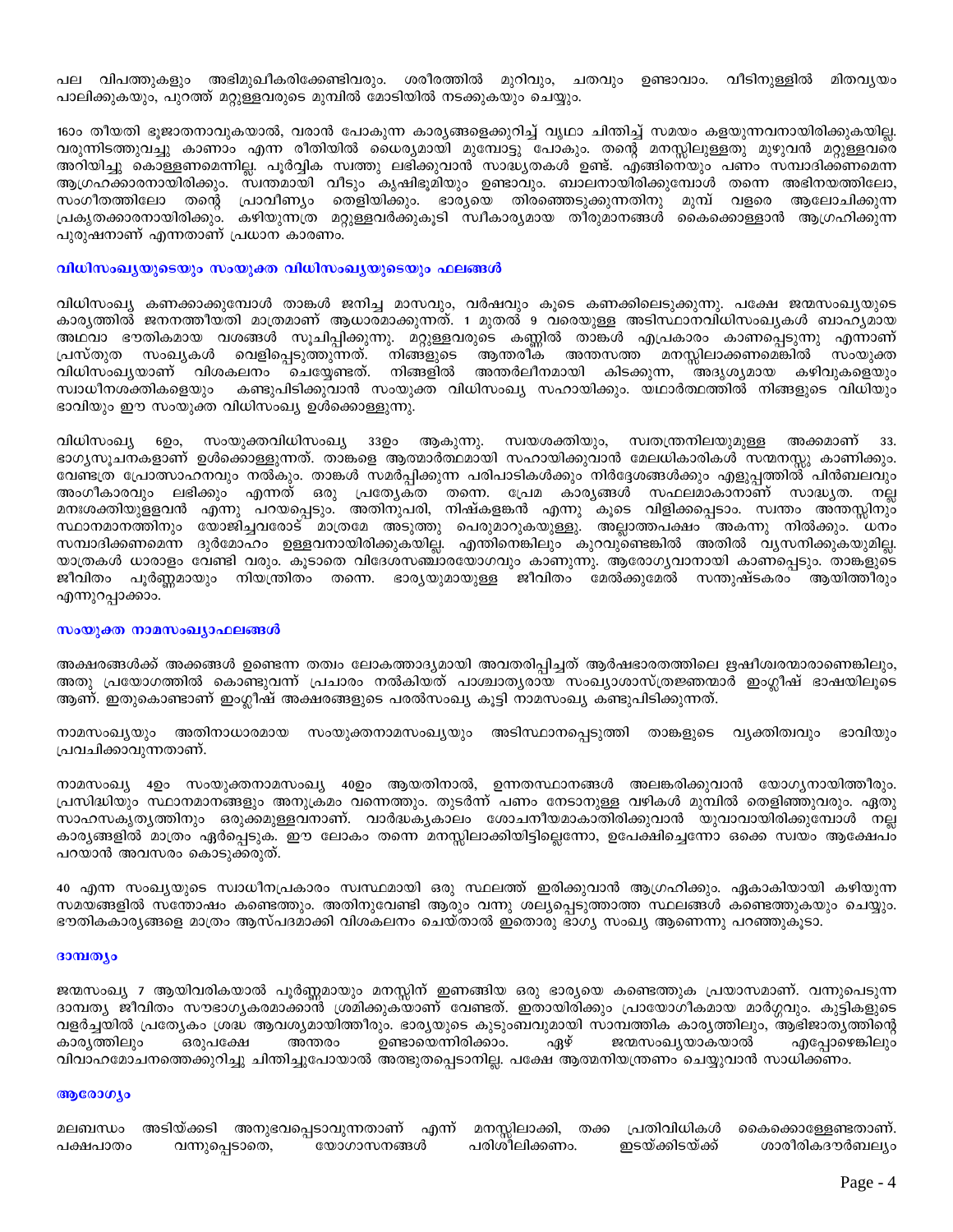അനുഭവപ്പെടുന്നതുകൊണ്ട് പെട്ടെന്ന് ദേഷ്യവും, സങ്കടവും ഉണ്ടാകും. ശരീരശേഷി അനുവദിക്കുന്നതിൽ കവിഞ്ഞ് പ്രയത്നം ചെയ്യുന്ന സ്വഭാവക്കാരനായിരിക്കും. പരുവും മുഖക്കുരുവും കൂടുതലായി ഉണ്ടാകുവാൻ ഇടയുണ്ട്. ഭക്ഷണത്തിൽ വെള്ളരി, കാബേജ്, ചീരവർഗ്ഗങ്ങൾ, പഴവർഗ്ഗങ്ങൾ എന്നിവ കൂടുതലായി ഉൾപ്പെടുത്തേണ്ടതാണ്. ജനുവരി, ഫെബ്രുവരി, ജൂലായ്, ആഗസ്പ് എന്നീ മാസങ്ങൾ ആരോഗ്യപരമായി പ്രശ്നങ്ങൾ അഭിമുഖീകരിക്കേണ്ടി വന്നേക്കാം. 7, 16, 25, 34, 43, 52 എന്നീ വയസ്സുകളിൽ ആരോഗ്യസംബന്ധമായ മാറ്റങ്ങൾ സംഭവിക്കാവുന്നതാണ്.

#### തൊഴിൽ

ഔഷധനിർമ്മാണം, വ്യാപാരം, മദ്യവ്യവസായം, മെഡിക്കൽ റെപ്രസന്റേറ്റീവ്, കയറ്റുമതി, ഇറക്കുമതി വ്യാപാരം, മെഷീനുകളുടെ ഏജൻസിയും, സർവ്വീസും തുടങ്ങിയ മണ്ഡലങ്ങളിൽ പ്രശോഭിക്കുന്നതാണ്.

## ഏഴ് ജന്മസംഖ്യയായിട്ടുള്ള പ്രശസ്ത വൃക്തികൾ

പണ്ഡിറ്റ് മദൻമോഹൻമാളവ്യ, ജനാബ് ജിന്ന, സർ ഐസക് ന്യൂട്ടൻ, ചാൾസ് ഡിക്കൻസ്, ചാർളി ചാപ്പിൻ, രവിശങ്കർ, ജോൺ വെയിൻ, കെ.എ. അബ്ബാസ്, ടോം ജോൺസ്, പിയറി കാർഡിൻ, റിങ്കോ സ്റ്റാർ, മേരി ക്യൂറി, ഇറാൻ ഷാ, മിഹിർ സെൻ, നിസിം എസെകൃൽ, എൻ.കെ. പാക്കിവാലാ, വിജയ് ടെൻഡുൽക്കർ, ജോർജ് ഹാരിസൺ, എസ്. എച്ച്. വത്സ്യായൻ.

#### പരിഹാരങ്ങൾ

താങ്കളുടെ പ്രശ്നങ്ങൾക്കു പരിഹാരം കണ്ടെത്തുന്നതിനും, പ്രവർത്തന മണ്ഡലം കൂടുതൽ ഫലപ്രദമാക്കിത്തീർക്കുന്നതിനുള്ള മാർഗ്ഗങ്ങൾ മനസ്സിലാക്കുന്നതിനുമാണല്ലോ ഡിജിടെൽ സംഖ്യാശാസ്ത്രം ഉപകരിക്കുന്നത്. താഴെ കാണിച്ചിരിക്കുന്ന നിർദ്ദേശങ്ങൾ നിശ്ചയമായും താങ്കളുടെ ജീവിതത്തിൽ വിജയം കൈവരിക്കുവാൻ സഹായിക്കും എന്ന് ഉറപ്പാക്കാം.

#### 1. ശുഭദിനങ്ങൾ

താങ്കളുടെ ജന്മസംഖ്യ 7 ആണ്. ജന്മസംഖ്യയാണ് ആരുടെയും ജീവിതത്തിലെ സുപ്രധാനമായ അക്കം. 7,16,25 എന്നീ തിയതികൾ താങ്കളുടെ ജീവിതത്തിൽ പ്രാധാന്യമുള്ള കാര്യങ്ങൾക്കായി തിരഞ്ഞെടുക്കാവുന്നതാണ്. പക്ഷേ 25 ഇതിൽ ഏറ്റവും മെച്ചപ്പെട്ടതാണ്. 16ന് സമ്മിശ്ര ഫലങ്ങൾ ഉളവാകാനും സാദ്ധ്യത കാണുന്നു.

7 ജന്മസംഖ്യ ആകയാൽ, താങ്കൾക്ക് ഏറ്റവും ശുഭകരമായ വാരങ്ങൾ, അതായത് ആഴ്ചയിലെ ദിവസങ്ങൾ ഞായർ, തിങ്കൾ ഇവ ആയിരിക്കും.

അതുകൊണ്ട് പ്രധാനപ്പെട്ട കാര്യങ്ങൾക്കുവേണ്ടി, മുൻകൂട്ടി പരിപാടികൾ തയ്യാറാക്കുമ്പോൾ ഉത്തമവാരങ്ങളും, ശുഭദിനങ്ങളും ഒരുമിച്ചുവരുന്ന തിയതികൾ കലണ്ടറിൽ നോക്കി കുറിക്കുന്നതു വളരെ നന്നായിരിക്കും.

#### 2. സംഖ്യകളുടെ പൊരുത്തം

ജന്മസംഖ്യ, വിധിസംഖ്യ, നാമസംഖ്യ ഇവയാണ് ഒരു വ്യക്തിയുടെ ജീവിതത്തിൽ ഏറ്റവും സ്വാധീനം ചെയ്യുന്ന സംഖ്യകൾ.

താങ്കളുടെ കാര്യത്തിൽ ഇവ  $7$  ,  $6$  ,  $4$  ആകുന്നു.

താങ്കളുടെ ജന്മസംഖ്യയുമായി പൊരുത്തപ്പെട്ടുപോകുന്ന സംഖ്യകൾ 1,2,9 എന്നിവയാണ്.

താങ്കളും പ്രവർത്തനവുമായി ബന്ധപ്പെടുന്ന എല്ലാസംഖ്യകളും സ്വന്തം ജന്മസംഖ്യയുമായി പൊരുത്തമുള്ളവയായിരിക്കണം. അതായത്, പ്രസ്തുത സംഖ്യകളുടെ ചലനപ്രവണ്ത ഒരേ തരത്തിലായിരിക്കണമെന്നു സാരം. അല്ലാത്തപക്ഷം പരസ്പരം ഇവ തമ്മിൽ സംഘട്ടനവും, പൊരുത്തക്കേടും അനുഭവപ്പെടാം. താങ്കൾ ഉപയോഗിക്കുന്ന വീടിന്റെയും, വാഹനത്തിന്റെയും നമ്പർ എല്ലാവിധത്തിലും സ്വന്തം ജന്മസംഖ്യയോട് പൂർണ്ണപൊരുത്തമുള്ള സംഖ്യയായിരിക്കണം. വീടിന്റെയും, വാഹനത്തിന്റെയും സംഖ്യകൾ മാറ്റാൻ നിർവാഹമില്ലെങ്കിൽ, താങ്കളുടെ ജന്മസംഖ്യയോട് ഐക്യവും, പൊരുത്തവുമുള്ള ഒരു സംഖ്യ വരത്തക്കവണ്ണം വീടിനും, വാഹനത്തിനും ഉചിതമായ പേരു നൽകാവുന്നതാണല്ലോ.

അതേ നിയമം വച്ചുനോക്കുമ്പോൾ, സ്ഥിരമായി താമസിക്കുവാൻ തിരഞ്ഞെടുക്കുന്ന സ്ഥലത്തിന്റെയും, രാജ്യത്തിന്റെയും പേരിൽനിന്നും ഉളവാകുന്ന നാമസംഖ്യയും സ്വന്തം ജന്മസംഖ്യയോട് കൂറുള്ളതായിരിക്കണമെന്നാണ് മനസ്സിലാക്കേണ്ടത്. അപ്പോൾ താങ്കളുടെ പ്രവർത്തനങ്ങൾ കൂടുതൽ വിജയകരമാവും.

### 3. മറ്റു വൃക്തികളുമായുള്ള പൊരുത്തം

1,2,9 എന്നീ സംഖ്യകൾ ജന്മസംഖ്യയായിവരുന്ന വ്യക്തികളുമായി ഇടപഴകുമ്പോൾ പ്രത്യേക സുഖാനുഭൂതി ഉളവാകും. പക്ഷേ 3,5 ജന്മസംഖ്യയായുള്ള സ്ത്രീപുരുഷന്മാരുമായുള്ള അടുപ്പം സുഖമോ, ദുഃഖമോ പ്രദാനം ചെയ്യണമെന്നില്ല. എടുത്തു പറയാവുന്ന അനുഭവങ്ങൾ ഒന്നുംതന്നെ ഉണ്ടാവുകയില്ല. അതേസമയം, 6,8 ഇവ ശത്രു സംഖ്യകളായി കണക്കാക്കണം. ബിസിനസ്സിലായാലും, ജീവിതത്തിലായാലും, പങ്കാളിയെ തിരഞ്ഞെടുക്കുമ്പോൾ ഈ വസ്തുത ഓർമ്മയിരിക്കട്ടെ.

### 4. നിറങ്ങൾ